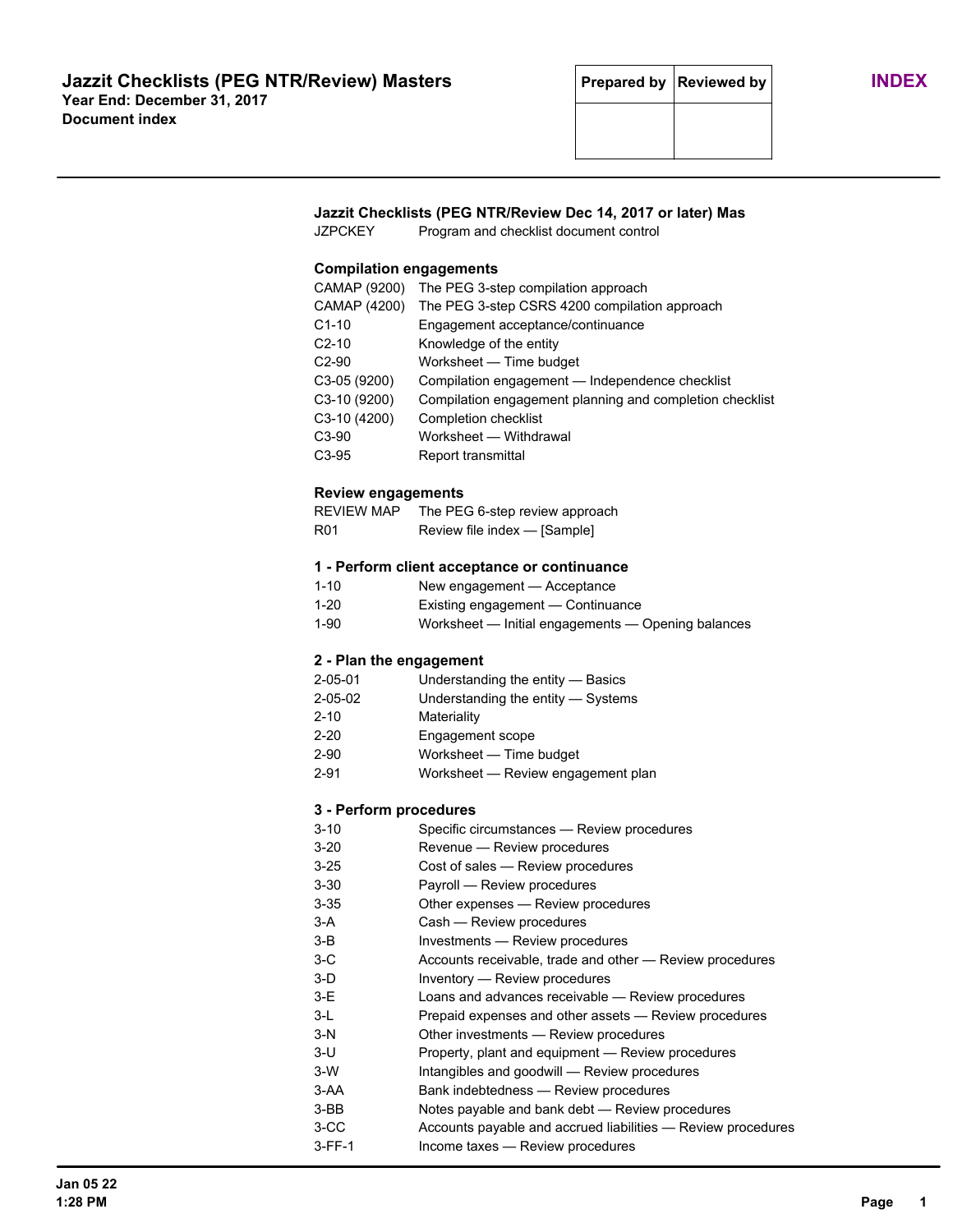# **Jazzit Checklists (PEG NTR/Review) Masters Prepared by Reviewed by INDEX-1 Year End: December 31, 2017 Document index**

| 3-GG                     | Loans and advances payable - Review procedures                     |
|--------------------------|--------------------------------------------------------------------|
| 3-KK                     | Long-term debt - Review procedures                                 |
| 3-UU-1                   | Equity (partnership) - Review procedures                           |
| $3-UU-2$                 | Equity (share capital) - Review procedures                         |
| 3-90                     | Worksheet - Minutes of governance meetings                         |
| 3-91                     | Worksheet - Related parties                                        |
| 3-92                     | Worksheet - Going concern                                          |
| 3-93                     | Worksheet - Accounting estimates (including fair values)           |
| 3-94                     | Worksheet - Sales tax reasonability                                |
| $3-95$                   | Worksheet - Analytical review                                      |
| 3-96                     | Worksheet - Notes on meetings with management and others           |
| $3-97$                   | Worksheet - ASPE Supplementary review procedures                   |
|                          | 4 - Evaluate evidence obtained                                     |
| 4-10                     | Accumulation of identified misstatements                           |
| 4-20                     | Notes on significant decisions                                     |
|                          |                                                                    |
| 5 - Forming a conclusion |                                                                    |
| $5 - 10$                 | Completion checklist                                               |
| $5-20$                   | Subsequent events                                                  |
| 5-90                     | Worksheet - Matters for communication                              |
| 5-91                     | Worksheet - Matters for future consideration                       |
| 5-95                     | Worksheet - Withdrawal                                             |
| 6 - Issuing the report   |                                                                    |
| 6-10                     | Report transmittal                                                 |
|                          |                                                                    |
|                          | 900-999 Financial reporting frameworks                             |
| FRF 001                  | Index - Financial reporting framework                              |
| <b>FRF 905</b>           | FRF - Canadian Accounting Standards for Private Enterprises - Read |
| FRF 906                  | FRF - ASPE - General                                               |
| FRF 907                  | Worksheet FRF - First-time adoption of ASPE                        |
| <b>FRF 908</b>           | Worksheet FRF - ASPF - Income taxes                                |
| <b>FRF 909</b>           | Worksheet FRF - ASPE - Long-term investments                       |
| FRF 910                  | Worksheet FRF - ASPE - Leases                                      |
| <b>FRF 911</b>           | Worksheet FRF - ASPE - Goodwill and intangible assets              |
| <b>FRF 912</b>           | Worksheet FRF - ASPE - Employee future benefits                    |
| <b>FRF 913</b>           | Worksheet FRF - ASPE - Supplementary                               |
| <b>FRF 914</b>           | Worksheet FRF - ASPE - Agriculture                                 |
| <b>FRF 971</b>           | Worksheet FRF - First-time adoption of ASNPO                       |
| <b>FRF 972</b>           | Worksheet FRF - ASNPO                                              |
|                          | <b>Future-oriented financial information (FOFI)</b>                |
| FOFI <sub>10</sub>       | FOFI - Audit program                                               |
| FOFI <sub>20</sub>       | FOFI - Compilation program                                         |
| FOFI <sub>30</sub>       | FOFI - Presentation and disclosure checklist                       |
|                          |                                                                    |
| Not for profit           |                                                                    |
| NFP 2-05-01              | Understanding the entity - Basics                                  |
| NFP 2-05-02              | Understanding the entity - Systems                                 |
| <b>NFP 3-20</b>          | Revenue - Review procedures                                        |
| NFP 3-C                  | Accounts receivable, contributions and pledges - Review procedures |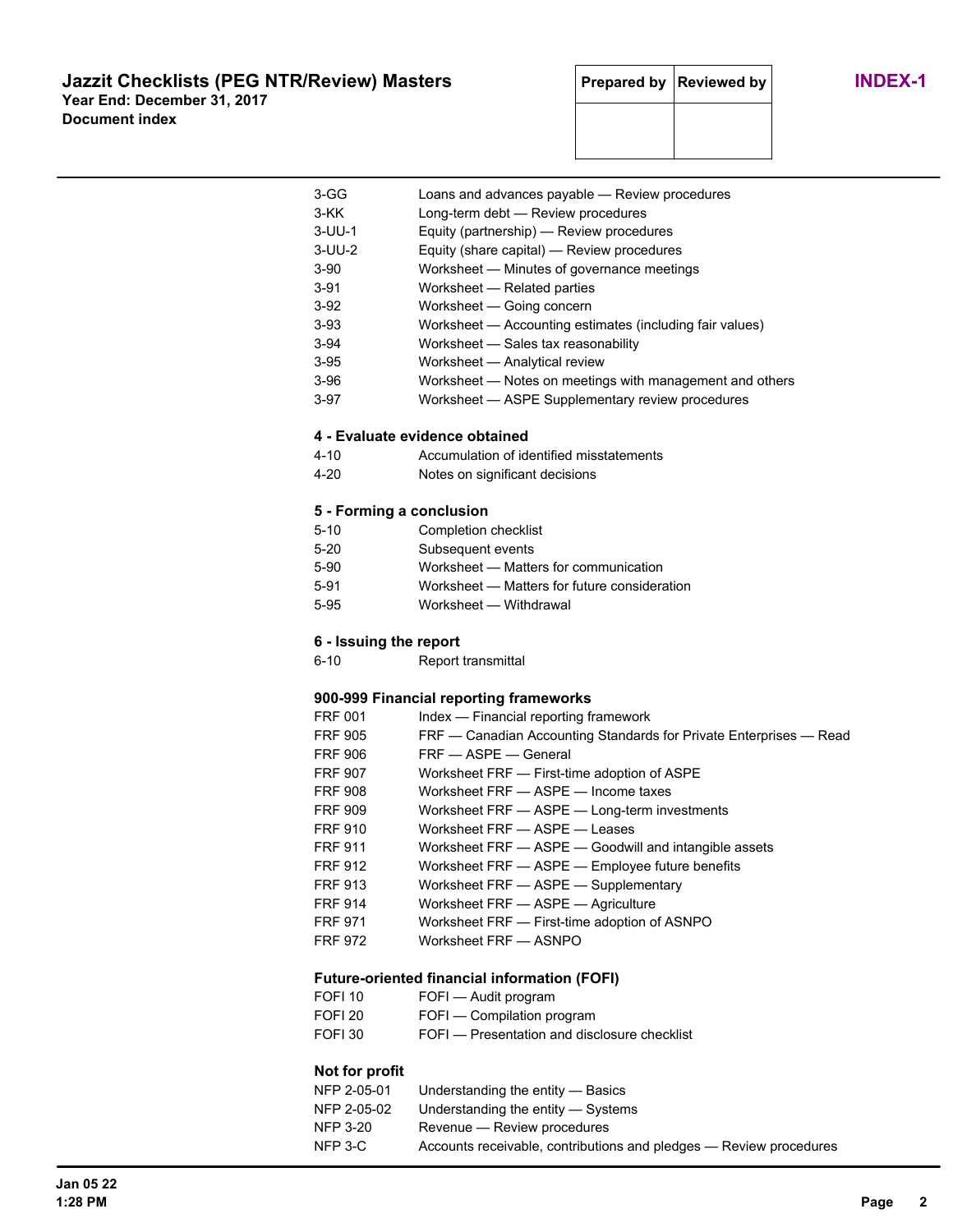| NFP 3-U<br>$NFP 3-V$<br>NFP 3-W<br>NFP 3-MM<br>NFP 3-TT | Tangible capital assets - Review procedures<br>Collections - Review procedures<br>Intangibles and goodwill - Review procedures<br>Deferred contributions - Review procedures<br>Equity (net assets) - Review procedures |
|---------------------------------------------------------|-------------------------------------------------------------------------------------------------------------------------------------------------------------------------------------------------------------------------|
| <b>Alternative Review forms</b>                         |                                                                                                                                                                                                                         |
| AI T R01                                                | Review file index - [Sample]                                                                                                                                                                                            |
| <b>ALT R2-03</b>                                        | Understanding the entity - Basics                                                                                                                                                                                       |
| <b>ALT R2-20</b>                                        | Engagement scope                                                                                                                                                                                                        |
| <b>ALT R2-92</b>                                        | Worksheet - Identifying areas in the financial statements where materi                                                                                                                                                  |
| ALT R3-20                                               | Revenue - Review procedures                                                                                                                                                                                             |
| <b>ALT R3-25</b>                                        | Cost of sales - Review procedures                                                                                                                                                                                       |
| <b>ALT R3-30</b>                                        | Payroll - Review procedures                                                                                                                                                                                             |
| <b>ALT R3-35</b>                                        | Other expenses - Review procedures                                                                                                                                                                                      |
| <b>ALT R3-98</b>                                        | Worksheet - Supplementary review procedures                                                                                                                                                                             |
| ALT R3-A                                                | Cash - Review procedures                                                                                                                                                                                                |
| ALT R3-B                                                | Investments - Review procedures                                                                                                                                                                                         |
| ALT R3-C                                                | Accounts receivable, trade and other - Review procedures                                                                                                                                                                |
| ALT R3-D                                                | Inventory - Review procedures                                                                                                                                                                                           |
| ALT R3-E                                                | Loans and advances receivable - Review procedures                                                                                                                                                                       |
| ALT R3-L                                                | Prepaid expenses and other assets - Review procedures                                                                                                                                                                   |
| ALT R3-N                                                | Other investments - Review procedures                                                                                                                                                                                   |
| ALT R3-U                                                | Property, plant and equipment - Review procedures                                                                                                                                                                       |
| ALT R3-W                                                | Intangibles and goodwill - Review procedures                                                                                                                                                                            |
| ALT R3-AA                                               | Bank indebtedness - Review procedures                                                                                                                                                                                   |
| ALT R3-BB                                               | Notes payable and bank debt - Review procedures                                                                                                                                                                         |
| ALT R3-CC                                               | Accounts payable and accrued liabilities - Review procedures                                                                                                                                                            |
| ALT R3-FF-1                                             | Income taxes - Review procedures                                                                                                                                                                                        |
| ALT R3-GG                                               | Loans and advances payable - Review procedures                                                                                                                                                                          |
| ALT R3-KK                                               | Long-term debt - Review procedures                                                                                                                                                                                      |
| ALT R3-UU-1                                             | Equity (partnership) — Review procedures                                                                                                                                                                                |
| ALT R3-UU-2                                             | Equity (share capital) - Review procedures                                                                                                                                                                              |

### **Alternative Review forms - NFP**

| ALT NFP R2-03 Understanding the entity — NFP Basics                                  |
|--------------------------------------------------------------------------------------|
| ALT NFP R3-20 Revenue - NFP Review procedures                                        |
| ALT NFP R3-99 Worksheet — Library of additional review procedures Not-for-profit org |
| ALT NFP R3-C Accounts receivable, contributions and pledges — NFP Review procedu     |
| ALT NFP R3-U Tangible capital assets — NFP Review procedures                         |
| ALT NFP R3-V Collections - NFP Review procedures                                     |
| ALT NFP R3-W Intangibles and goodwill — NFP Review procedures                        |
| ALT NFP R3-MN Deferred contributions - NFP Review procedures                         |
| ALT NFP R3-TT Equity (net assets) — NFP Review procedures                            |

# **Program & checklist blank templates**

| JZPRA        | P&C with Y/N and checkmark                          |
|--------------|-----------------------------------------------------|
| <b>JZPRB</b> | P&C with checkmark and initials                     |
| JZPRC        | P&C with Y/N and initials                           |
| <b>JZPRD</b> | P&C with multiple Y/N columns                       |
| <b>JZPRE</b> | P&C with Y/N, WP ref, comments, multiple checkmarks |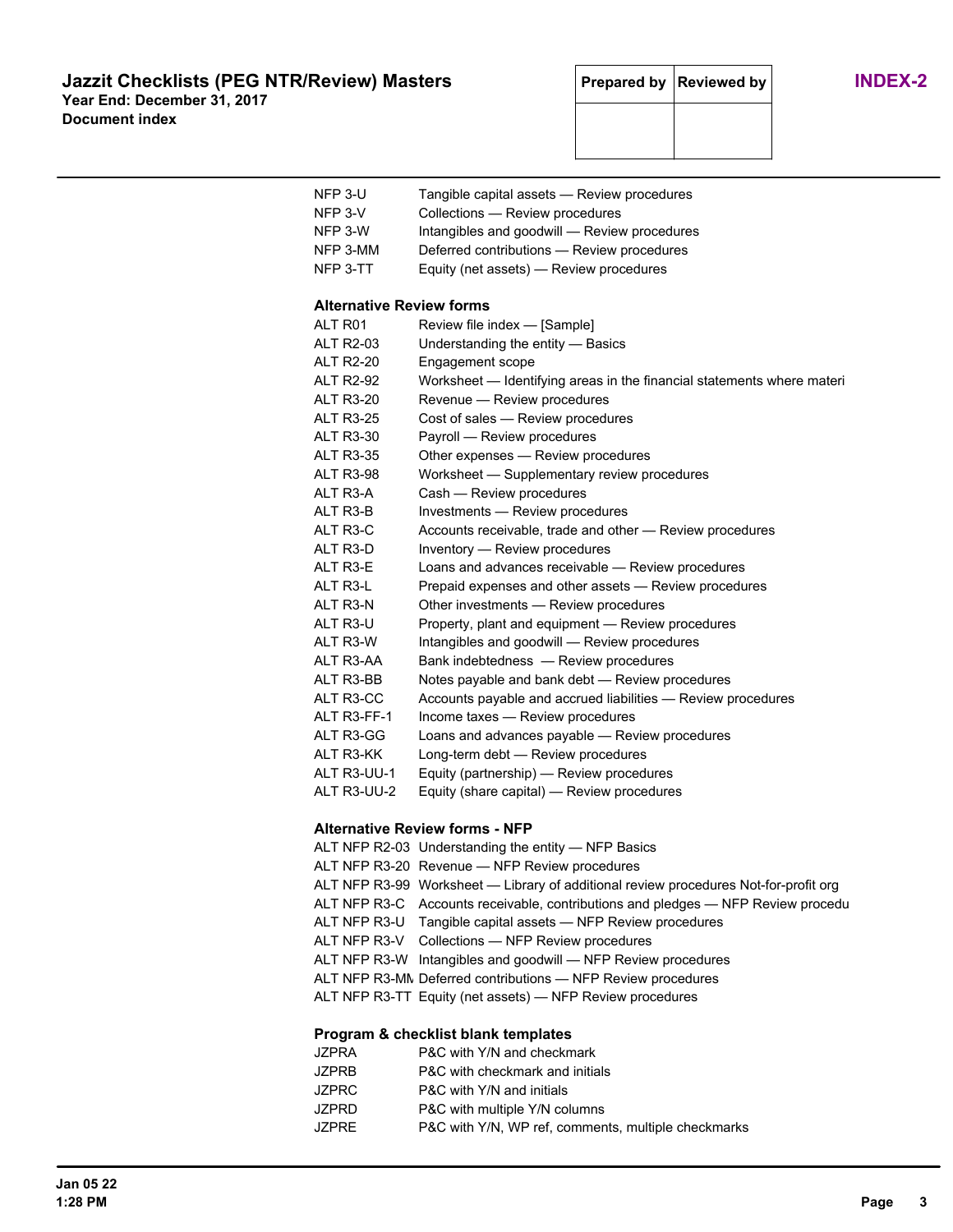#### **Jazzit Checklists (PEG Audit) Masters**

JZPCKEYA Program and checklist document control

## **Audit letters**

| JZAFL        | Audit findings letter |
|--------------|-----------------------|
| <b>JZAPL</b> | Audit planning letter |

#### **Audit engagement**

| MAP   | The PEG 12-step audit approach |
|-------|--------------------------------|
| A-000 | List of core audit forms       |
| A-001 | Audit file index - [Sample]    |
| A-100 | Report transmittal             |

#### **300-399 Completion documents**

| A-310 | Checklist - Audit completion                                      |
|-------|-------------------------------------------------------------------|
| A-311 | Worksheet - Withdrawal                                            |
| A-320 | Worksheet — Notes on significant audit decisions                  |
| A-325 | Worksheet - Key audit matters                                     |
| A-330 | Worksheet - Audit findings and matters for discussion             |
| A-335 | Summary of identified misstatements                               |
| A-340 | Worksheet - Matters to be communicated to management and those ch |
| A-370 | Worksheet – Matters for future consideration                      |
| A-375 | Worksheet - Documenting consultation                              |

### **400-499 Planning**

| A-405 | New engagement — Acceptance |  |
|-------|-----------------------------|--|
|-------|-----------------------------|--|

- A-408 Initial audit engagements Opening balances
- A-410 Existing engagement Continuance
- A-420 Materiality
- A-428 Worksheet Selecting an auditor's expert
- A-430 Overall audit strategy
- A-436 Team planning discussions
- A-437 Worksheet Fraud scenarios
- A-440 Worksheet Information/analysis requested from management
- A-445 Group audit planning
- A-450 Worksheet Time budget
- A-451 Worksheet Detailed budget
- A-455 Preparing the risk assessment procedures

#### **500-599 Risk assessment**

| A-500 | Observations and analytical procedures - Risk assessment procedures    |
|-------|------------------------------------------------------------------------|
| A-501 | Worksheet — Preliminary analytical procedures                          |
| A-505 | Inquiries of management and others — Risk assessment procedures        |
| A-506 | Worksheet - Identifying fraud risks                                    |
| A-507 | Worksheet — Minutes of governance meetings                             |
| A-508 | Worksheet — Listing of business and fraud risk factors and possible re |
| A-509 | Worksheet – Notes on meetings with management and others               |
| A-510 | Identifying risks through understanding the entity                     |
| A-513 | Understanding accounting estimates and related disclosures             |
| A-514 | Worksheet — Outcome of prior period accounting estimates               |
| A-515 | Understanding related parties                                          |
|       |                                                                        |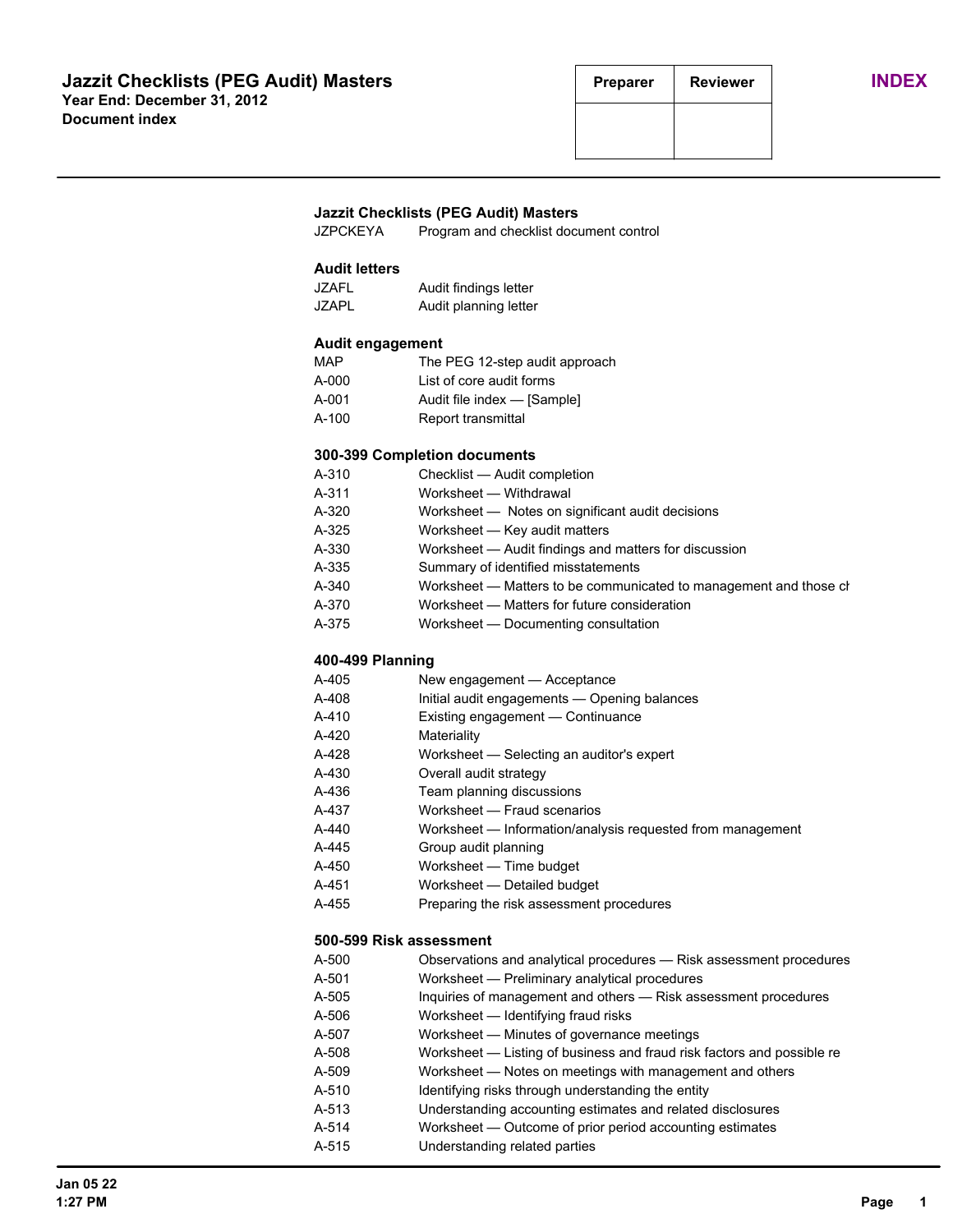# **Jazzit Checklists (PEG Audit) Masters Preparer Reviewer INDEX-1 Year End: December 31, 2012 Document index**

| A-520       | Risk register - Entity specific - Business/operating                  |
|-------------|-----------------------------------------------------------------------|
| A-521       | Risk register — Entity specific — Accounting estimates                |
| A-522       | Risk register - Entity specific - Fraud                               |
| A-525       | Going concern - Identifying events and conditions                     |
| A-530       | Pervasive (financial statement level) risks and controls              |
| A-531       | Worksheet - Listing of pervasive (financial statement level) controls |
| A-540       | Control design/implementation - [Blank]                               |
| A-545       | Control design/implementation - Revenues, receivables, receipts       |
| A-550       | Control design/implementation - Purchases, payables, payments         |
| A-555       | Control design/implementation - Payroll                               |
| A-560       | Control design/implementation - Financial reporting                   |
| A-565       | Worksheet - Control implementation - Business process controls        |
| A-570       | Worksheet - Internal control documentation and implementation         |
| A-575       | Worksheet - Internal control deficiencies identified                  |
| A-582       | Worksheet - Library of typical control activities                     |
| A-590-1 FSL | Worksheet - Assessing risk at the financial statement level           |
| A-590-2 AL  | Engagement scoping/summary of assessed risks at the assertion level   |
| A-590       | Engagement scoping/summary of assessed risks [previous]               |
|             | 600-699 Response to assessed risk                                     |
| A-605       | Responding to risk at the financial statement level                   |
| A-606       | Worksheet - Audit plan - [Blank]                                      |
| A-608       | Worksheet - Further audit procedures - [Blank]                        |
| A-610       | Worksheet - Sampling - Tests of details                               |
| A-614       | Worksheet - Substantive analytical procedures                         |
| A-615       | Worksheet - Sampling - Tests of controls                              |
| A-618       | Worksheet - Tests of pervasive (entry-level) controls                 |
| A-620       | Worksheet - Evaluating the work of an auditor's expert                |
| A-625       | Worksheet - Going-concern evaluation                                  |
| A-630       | Worksheet - Summary of external confirmations                         |
| A-635       | Worksheet - Accounting estimates - Further audit procedures           |
| A-637       | Worksheet - Sales tax reasonability                                   |
| A-645       | Litigation, claims and non-compliance                                 |
| A-650       | Subsequent events                                                     |
| A-655       | Worksheet - Final analytical procedures                               |
| A-666       | Worksheet - Related-party transactions                                |
| A-670       | Use of journal entries                                                |
| A-675       | Library of sample audit procedures                                    |
| A-680       | Worksheet - ASPE Supplementary audit procedures                       |
|             | A-Z Audit engagement procedures - assets                              |
| A-A.100     | Cash - Audit procedures                                               |
| A-A.110     | Bank reconciliation procedures                                        |
| A-A.115     | Cash count procedures                                                 |
| A-B.100     | Investments (such as investing excess cash) - Audit procedures        |
| A-C.100     | Accounts receivable, trade and other - Audit procedures               |
| A-C.110     | Accounts receivable confirmation - Supplementary procedures           |
| A-D.100     | Inventory - Audit procedures                                          |
| A-D.110     | Inventory count checklist                                             |
| A-E.100     | Loans and advances receivable - Audit procedures                      |
| A-F.100     | Agricultural Inventories - Audit procedures                           |
| A-G.100     | Productive biological assets - Audit procedures                       |
|             |                                                                       |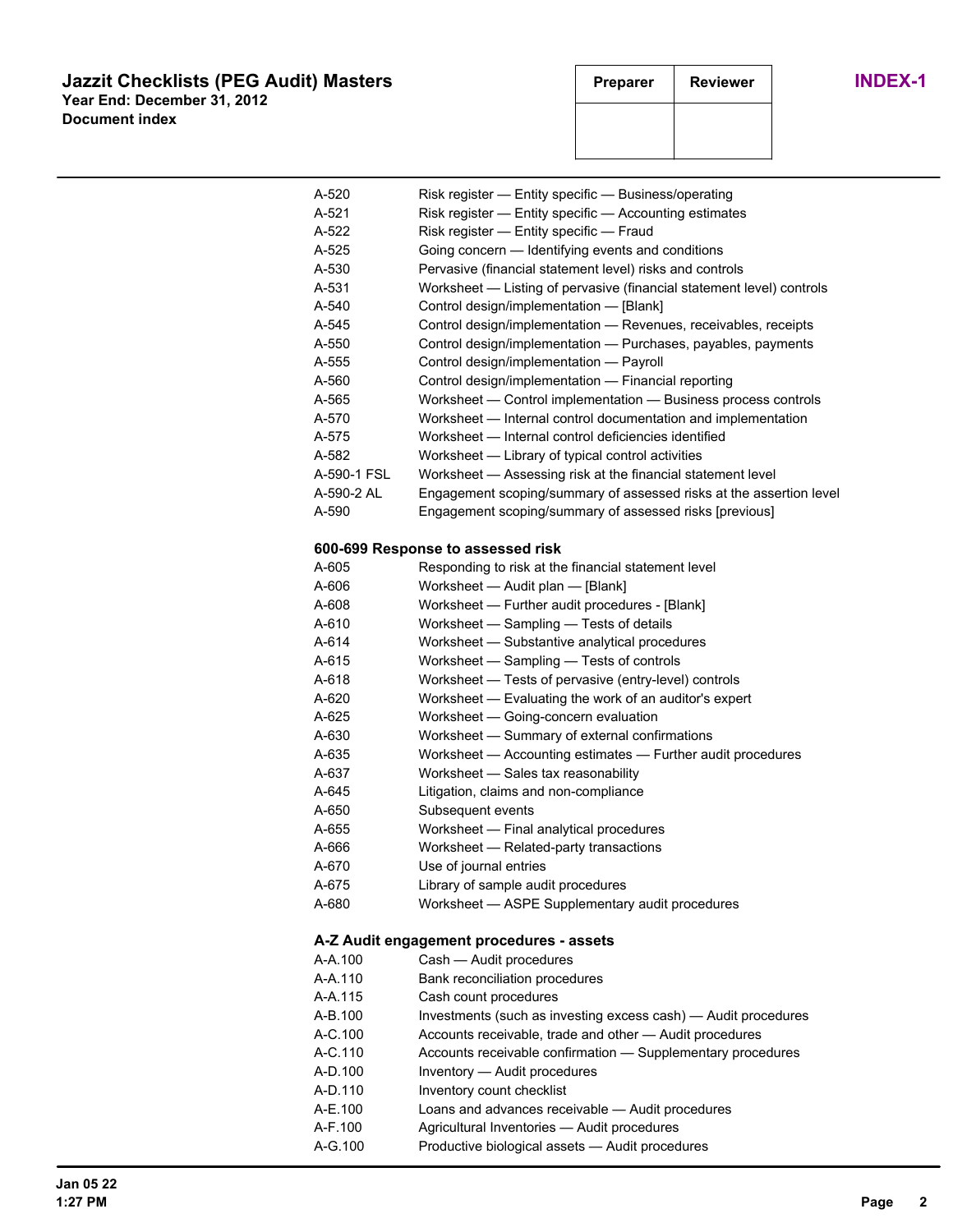|                         | A-L.100                    | Prepaid expenses and other assets - Audit procedures                  |
|-------------------------|----------------------------|-----------------------------------------------------------------------|
|                         | A-N.100                    | Long-term investments - Audit procedures                              |
|                         | A-U.100                    | Property, plant and equipment - Audit procedures                      |
|                         | A-W.100                    | Intangibles and goodwill - Audit procedures                           |
|                         |                            |                                                                       |
|                         |                            | AA-ZZ Audit engagement procedures - liabilities & equity              |
|                         | A-AA.100                   | Bank indebtedness - Audit procedures                                  |
|                         | A-BB.100                   | Notes payable and bank debt - Audit procedures                        |
|                         | A-CC.100                   | Accounts payable and accrued liabilities - Audit procedures           |
|                         | A-CC.110                   | Accounts payable confirmation checklist                               |
|                         | A-FF.100                   | Income taxes - Audit procedures                                       |
|                         | A-GG.100                   | Loans and advances payable - Audit procedures                         |
|                         | A-KK.100                   | Long-term debt - Audit procedures                                     |
|                         | A-UU.100                   | Equity - Audit procedures (partnership)                               |
|                         | A-UU.110                   | Equity - Audit procedures (corporate)                                 |
|                         |                            | 700-799 Audit plans and procedures - income statement                 |
|                         | A-705                      | Revenues - Audit procedures                                           |
|                         | A-706                      | Revenues - Revenue recognition                                        |
|                         | A-720                      | Cost of sales - Audit procedures                                      |
|                         | A-730                      | Payroll - Audit procedures                                            |
|                         | A-735                      | Other expenses - Audit procedures                                     |
|                         |                            |                                                                       |
|                         |                            | 900-999 Financial reporting frameworks                                |
|                         | A-FRF 001                  | Index - Financial reporting framework<br>FRF - ASPE - Read this first |
|                         | A-FRF 905                  | FRF - ASPE - General                                                  |
|                         | A-FRF 906                  | Worksheet FRF - First-time adoption of ASPE                           |
|                         | A-FRF 907                  | Worksheet FRF - ASPE - Income taxes                                   |
|                         | A-FRF 908                  | Worksheet FRF - ASPE - Long-term investments                          |
|                         | A-FRF 909<br>A-FRF 910     | Worksheet FRF - ASPE - Leases                                         |
|                         | A-FRF 911                  | Worksheet FRF - ASPE - Goodwill and intangible assets                 |
|                         | A-FRF 912                  | Worksheet FRF - ASPE - Employee future benefits                       |
|                         | A-FRF 913                  | Worksheet FRF - ASPE - Supplementary                                  |
|                         | A-FRF 914                  | Worksheet FRF - ASPE - Agriculture                                    |
|                         | A-FRF 971                  | Worksheet FRF - First-time adoption of ASNPO                          |
|                         | A-FRF 972                  | Worksheet FRF - ASNPO                                                 |
|                         |                            |                                                                       |
|                         | <b>Condensed Checklist</b> |                                                                       |
|                         | A-001C                     | Index — Condensed forms index                                         |
|                         | 400-499 Planning           |                                                                       |
|                         | A-405C                     | New engagement - Acceptance                                           |
|                         | A-410C                     | Existing engagement - Continuance                                     |
|                         | A-420C                     | Materiality                                                           |
|                         | A-430C                     | Overall audit strategy                                                |
|                         | A-436C                     | Team planning discussions                                             |
|                         | A-455C                     | Preparing the risk assessment procedures                              |
|                         |                            |                                                                       |
| 500-599 Risk Assessment |                            |                                                                       |
|                         | A-505C                     | Inquiries of management and others - Risk assessment procedures       |
|                         | A-510C                     | Identifying risks through understanding the entity                    |
|                         |                            |                                                                       |
|                         |                            |                                                                       |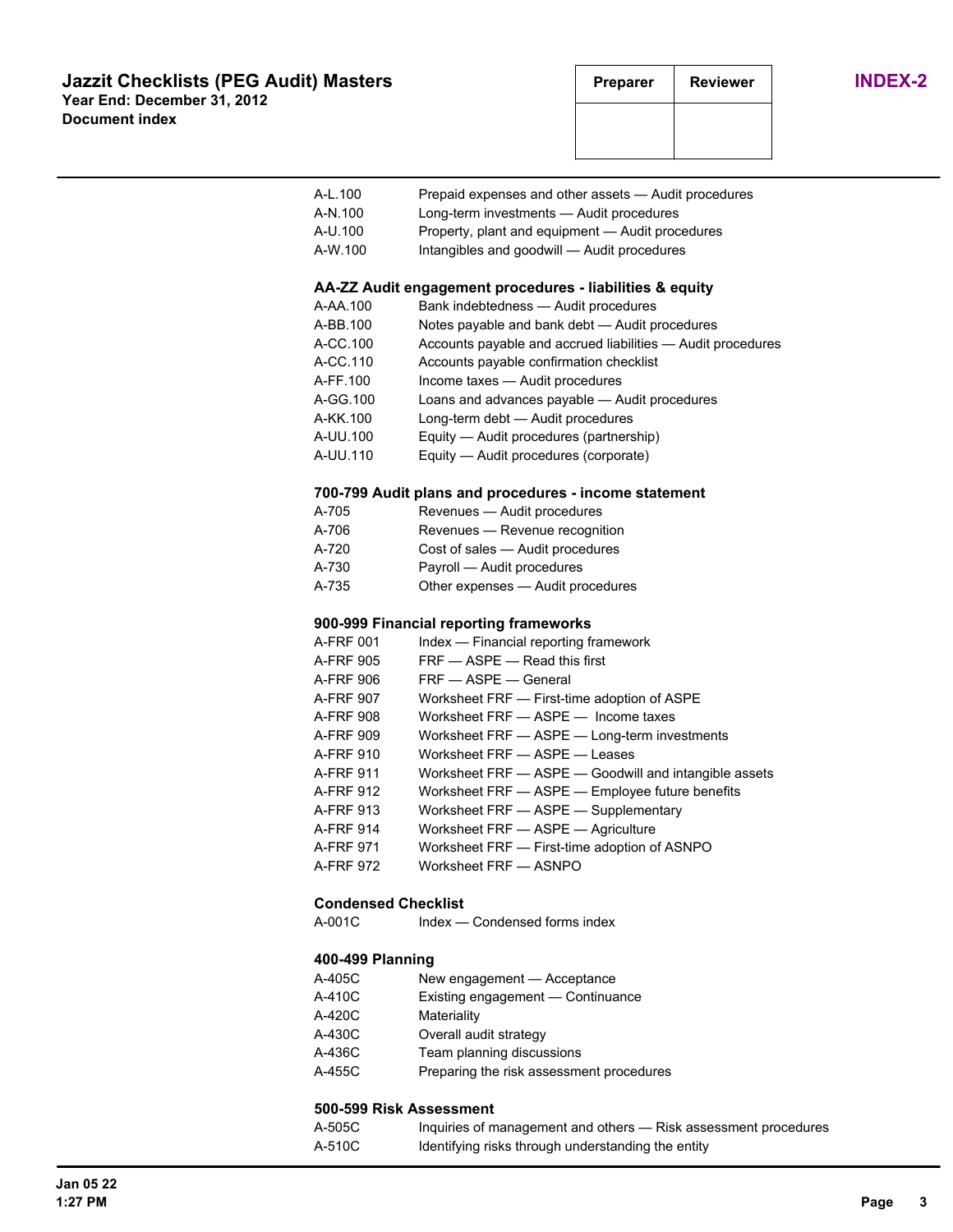| A-513C | Understanding accounting estimates and related disclosures      |
|--------|-----------------------------------------------------------------|
| A-520C | Risk register — Entity specific — Business/operating            |
| A-522C | Risk register - Entity specific - Fraud                         |
| A-530C | Pervasive (financial statement level) risk and controls         |
| A-540C | Control design/implementation - [Blank]                         |
| A-545C | Control design/implementation — Revenues, receivables, receipts |
| A-550C | Control design/implementation - Purchases, payables, payments   |
| A-555C | Control design/implementation - Payroll                         |
| A-560C | Control design/implementation - Financial reporting             |
|        |                                                                 |

#### **600-699 Response to assessed risk**

A-605C Responding to risk at the financial statement level

### **Not for profit**

A-001NFP Index - Not-for-profit audit forms

#### **500-599 Risk assessment**

| A-510NFP | Identifying risks through understanding the entity $-$ NFP          |
|----------|---------------------------------------------------------------------|
| A-545NFP | Control design/implementation — NFP Revenues, receivables, receipts |
| A-550NFP | Control design/implementation — NFP Purchases, payables, payments   |

#### **600-699 Response to assessed risk**

A-681NFP Worksheet — NFP Supplementary audit procedures

## **A-Z Audit plans and procedures - assets**

| A-C.100NFP | Accounts receivable, contributions and pledges — NFP Audit procedure |
|------------|----------------------------------------------------------------------|
| A-U.100NFP | Tangible capital assets — NFP Audit procedures                       |
| A-V.100NFP | Collections — NFP Audit procedures                                   |
| A-W.100NFP | Intangible assets — NFP Audit procedures                             |

#### **AA-ZZ Audit plans and procedures - liabilities and equity**

|             | A-MM.100NFP Deferred contributions - NFP Audit procedures |
|-------------|-----------------------------------------------------------|
| A-TT.100NFP | Net assets — NFP Audit procedures                         |

#### **700-705 Audit plans and procedures - income statement**

A-705NFP Revenues — NFP Audit procedures

### **Condensed NFP forms**

| A-510CNFP | Identifying risks through understanding the entity $-$ NFP          |
|-----------|---------------------------------------------------------------------|
| A-545CNFP | Control design/implementation — NFP Revenues, receivables, receipts |
| A-550CNFP | Control design/implementation — NFP Purchases, payables, payments   |

#### **Compliance forms**

| CR-001 | Compliance reporting file index — [Sample]                           |
|--------|----------------------------------------------------------------------|
| CR-410 | Engagement acceptance/Continuance                                    |
| CR-501 | Reporting on compliance - Planning and performing Attestation engage |
| CR-502 | Reporting on compliance — Planning and performing Direct engagemen   |
| CR-503 | Reporting on compliance — Planning and performing Attestation engage |
| CR-504 | Reporting on compliance — Planning and performing Direct engagemen   |

#### **Future-oriented financial information (FOFI)**

FOFI 10 FOFI — Audit program